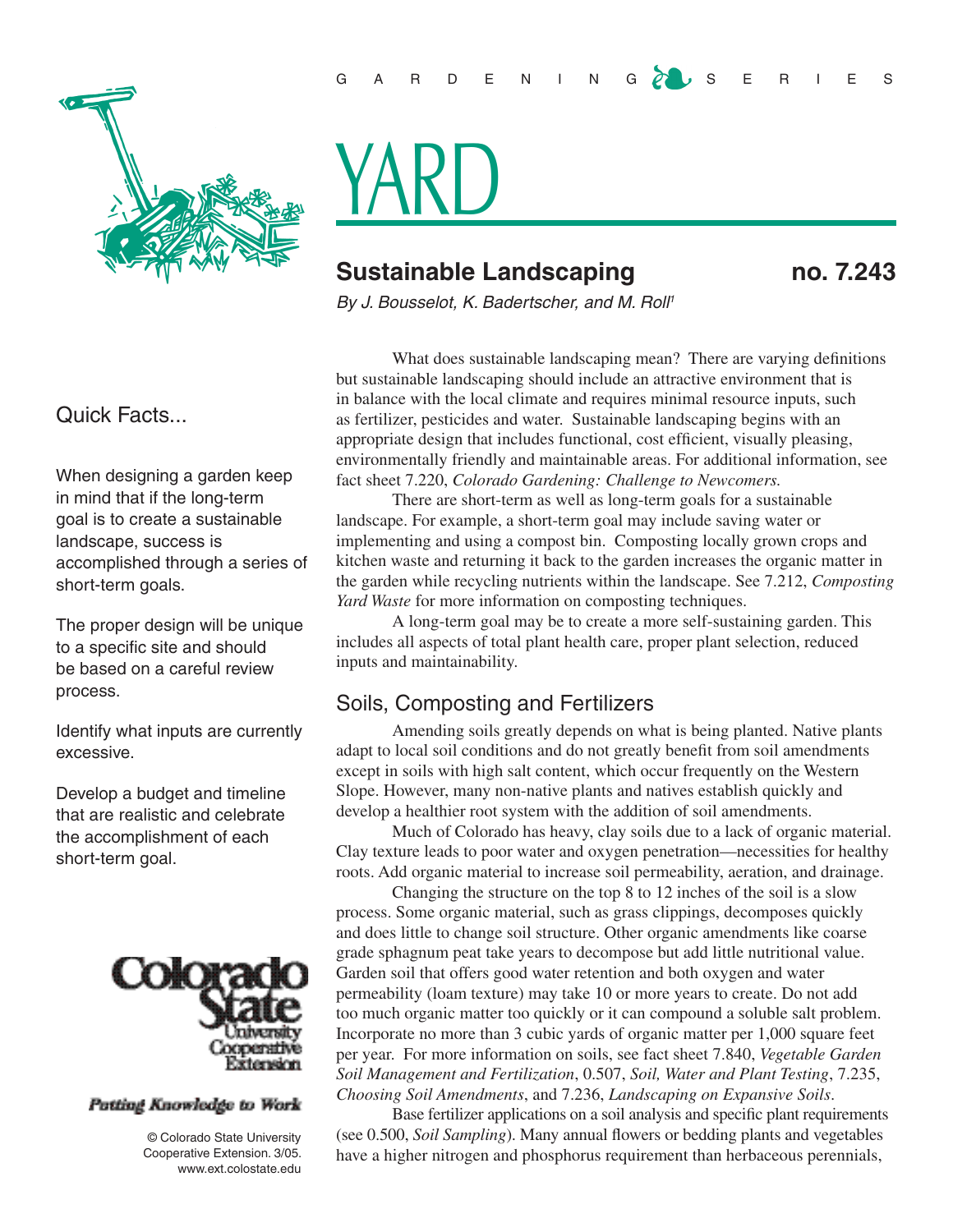#### **Proper Design**

*As part of the landscape process, answer the following questions:* 

- *How will the space be used?*
- *What are the plant and landscape needs?*
- *What are the site conditions? Is there a need for renovation?*

*• What is the timeline and what is the budget?*

*• How much time will be needed to maintain the landscape? Is it maintainable?*

*• Where are inputs too high?*

*• Visually, what look is trying to be achieved?*

*Landscape design begins with an understanding of the future use of the property. Furthermore, lot size, house size, local covenants and budget all play into the design planning process. Hiring a professional landscape designer can aide with the construction process and plant selection. The design process generally includes a base plan, site inventory and analysis, construction documents, implementation, and maintenance.* 

#### **Implementation sequence:**

- *Obtain permits and locate underground utilities.*
- *Clear the site of any debris, old sod, weeds, etc.*
- *Create a rough grade and identify major drainage issues.*
- *Install drainage system if needed.*
- *Construct masonry and wood projects.*
- *Incorporate soil amendments.*
- *Install metal or wood edging and create shrub borders and planting areas.*

*• Install sprinkler heads and drip irrigation.* 

*• Plant all one gallon containers or larger including balled and burlaped or bareroot material.*

*• Install bedding plants, ground covers and turf areas.*

*• Maintain the landscape.*

shrubs and trees. Some native plants can actually decline from too many applications of fertilizers. Most have lower nitrogen and phosphorus needs, having adapted to the lower fertility conditions of Colorado native soils.

## Irrigation

Every year a portion of Colorado is in, or on the verge of a major drought. Average annual moisture for the Denver Metro area is approximately 12 to 14 inches or slightly more given proximity to the foothills. The Front Range is a high plains desert with the San Luis Valley, Arkansas Valley and the Western Slope offering even drier conditions. Therefore, water conservation is essential. Prevent water loss through evaporation by using mulches. Add 3 to 4 inches around flower beds and under trees but avoid mounding mulch next to the trunk.

Group plants that have similar water requirements. If the plants in a grouping have different water requirements, the tendency is to accommodate those plants with a higher need. This practice negates any water saving benefit you might have achieved by planting the low-water plants.

Using technology to reduce water loss via evaporation or even poor design is also an important rule of sustainable landscaping. The homeowner may wish to consult with a certified irrigation technician or a certified landscape irrigation auditor and request a water audit of existing systems. Irrigation specialists can create appropriate designs using appropriate technology. For difficult-to-manage situations, consider drip or subsurface irrigation. If a system has been used for more than five years, newer technology is available including evapotranspiration (ET) controllers, soil sensors and refined control panels.

Even if the system is new, irrigation heads may need realignment and adjustment to prevent overspray onto the sidewalk or street. Sprinkler layout is important and the pattern of irrigation heads should be in triangles or squares. Irregular patterns will create dry areas interspersed with overly wet areas. Sustainable landscaping means using water appropriately and avoiding waste.

## Hardscape Selection

The choice of building materials within the landscape is extensive. Some materials may be reused and others should be avoided due to negative environmental fate. For example, reusing broken concrete to erect retaining walls is good because it may lend visual excitement and reduce the amount of the material going into the landfill. Also, new recycled plastic material also may be an appropriate choice. However, an example of inappropriate material may be reusing creosote impregnated railroad ties to build a raised bed. This is bad because the chemicals used to treat the wood are not safe to grow food crops near.

## Plant and Turf Selection

Select the right plant for the right space in order to thrive. Plants that are not adapted to the local environment require more inputs than well-suited selections. Plants placed in environmental conditions (lighting, moisture, temperature, etc.) that do not meet their requirements become stressed. Stressed plants are more prone to pest problems. Plants suited to our environment, whether native or exotic, have a better chance of surviving our conditions. Native species are able to tolerate the local conditions where they evolved but not all Colorado natives adapt to all soils and environments found in the state. Another commonly overlooked aspect of plant selection is the mature size of the plant; again match the plant to the growing space.

Limit the amount of irrigated turf within a sustainable landscape to the recreational needs of the homeowner. Consider using drought-tolerant, slow growing turf.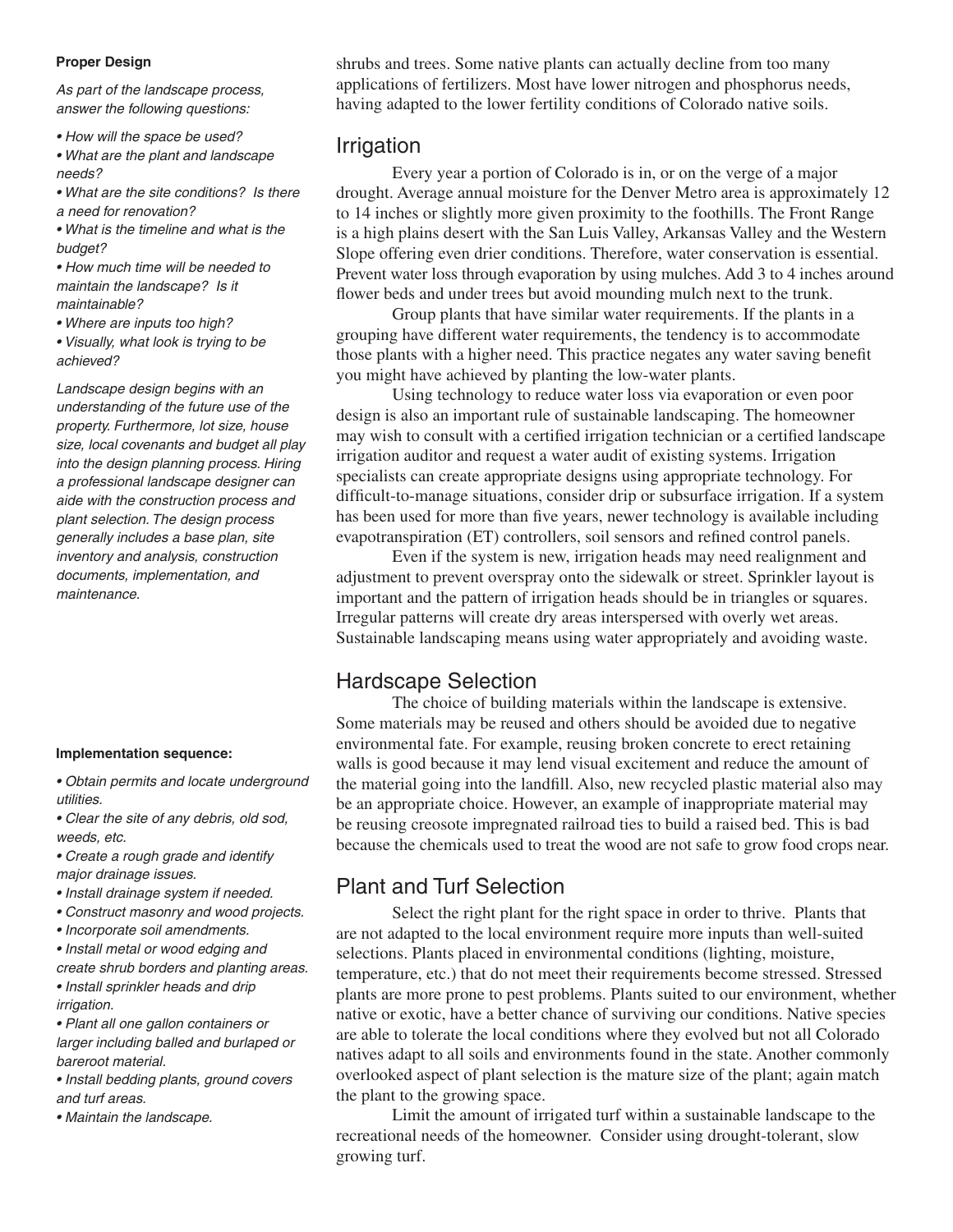*Additional information about the design sequence is available in the*  Rocky Mountain Landscape Design Guide*. his guide was co-produced by Colorado State University Cooperative Extension, Colorado Greenhouse and Nursery Association and the Associated Landscape Contractors of Colorado. It is available at the Cooperative Extension Resource Center. Call (970) 491-6198 for ordering information.* 

## Dealing with Diverse Sites

#### Plant for Shade

Use deciduous plants to create shade in the summer to help cool the home, while allowing light penetration in the winter as solar heating. Avoid evergreen trees close to the home because they create shade year round and block solar radiation during the winter.

South facing parts of the house receive the most intense sunlight; east and west exposures get morning and afternoon sunlight respectively; and north facing will receive the least. Therefore, shading the south side will contribute the most for summer cooling, followed by shading on the west side for afternoon cooling and shade on the east side for morning cooling. See 7.225, *Landscaping for Energy Conservation* for further information.

Often two or three large deciduous trees can provide sufficient summer shading for single family homes. Plant the trees far enough from the house foundation to avoid any problems with root watering, but close enough that the canopy hangs over the house. Because the sun is directly overhead in the summer, little shade will be cast outside of the tree canopy. Give careful consideration when selecting tree types. Avoid fast-growing species that are weak-wooded and easily break in wind or snow. See 7.419, *Large Deciduous Trees* for appropriate selections.

Finally, don't forget to shade the air conditioning unit or swamp cooler. Not only will the unit run cooler, but also the air around the unit will be several degrees lower and increase energy efficiency.

### Plant for Wind Protection

Cold winds can penetrate a house in the winter and may be responsible for up to one-half the total heat loss during windy days. In Colorado, prevailing winds blow from the northwest. Landscape for wind protection should be concentrated on the north and northwest sides of the home at a distance of one to three times the mature height of the trees. Evergreens provide the most wind resistance. In areas where wildfire is a consideration, do not plant evergreens closer than 30 feet from structures unless you consider them as part of the building envelope for your defensible space. See 7.403, *Evergreen Trees* for appropriate selections.

#### Slopes

Understanding the nature of the soil profile within the landscape may indicate a need to address erosion and slopes. An appropriately graded site should have positive drainage away from permanent structures. Steep slopes should be terraced with a series of raised beds or planters. Use berms in conjunction with swales to encourage appropriate drainage at no greater than 5 percent grade.

#### Landscape Lighting

Municipalities and other government agencies are moving toward decreasing light pollution. For example, the City of Boulder approved an outdoor lighting ordinance that prevents light trespass, reduces light pollution (also known as *sky glow*), reduces excessive glare, promotes energy conservation, and improves safety and security, including addressing the special nighttime lighting needs of an aging population.

For these reasons, incorporate appropriate light schemes into the landscape. That means down lighting, rather than up lighting techniques must be used. One solution is to use solar garden lighting versus electric lighting. Solar lights are typically dimmer than other types of wired landscape lighting and they do not use consumable energy.